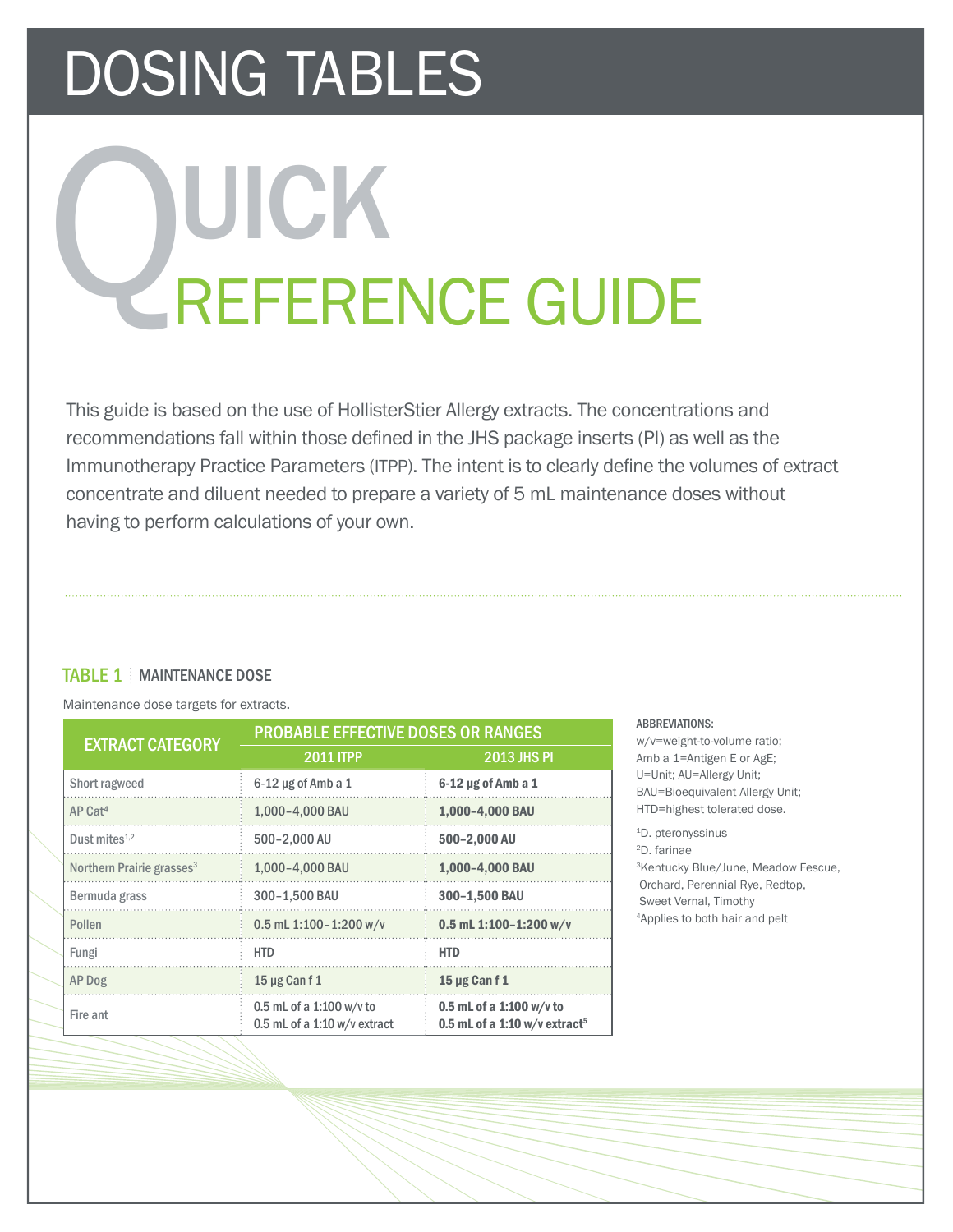# TABLE 2 EXTRACT VOLUMES FOR 5 mL VIALS

Extract volumes needed for 5.0 mL volume at minimum, mid-range, and maximum dose targets based on a maintenance dose of 0.5 mL.

| <b>EXTRACT STRENGTH</b>                         |                                 | <b>VOLUME OF CONCENTRATE</b><br><b>NEEDED PER VIAL</b> |              |              |
|-------------------------------------------------|---------------------------------|--------------------------------------------------------|--------------|--------------|
| Category                                        | <b>Concentrate</b>              | <b>Min mL</b>                                          | Mid mL       | Max mL       |
| Short ragweed <sup>1</sup>                      | 200 Amb a 1 U/mL                | 0.30                                                   | 0.45         | 0.60         |
| AP Cat <sup>4</sup>                             | 10,000 BAU/mL                   | 1.00                                                   | 2.50         | 4.00         |
| Dust mites $2$                                  | 30,000 AU/mL<br>10,000 AU/mL    | 0.17<br>0.50                                           | 0.42<br>1.25 | 0.67<br>2.00 |
| <b>Northern Prairie</b><br>grasses <sup>2</sup> | 100,000 BAU/mL<br>10,000 BAU/mL | 0.10<br>1.00                                           | 0.25<br>2.50 | 0.40<br>4.00 |
| Bermuda grass                                   | 10,000 BAU/mL                   | 0.30                                                   | 0.90         | 1.50         |
| <b>Pollens</b>                                  | 1:10 w/v<br>1:20 w/v            | 0.25<br>0.50                                           | 0.38<br>0.75 | 0.50<br>1.00 |
| AP Dog <sup>5</sup>                             | 1:100 w/v                       | <b>NA</b>                                              | <b>NA</b>    | 1.00         |

#### ABBREVIATIONS:

w/v=weight-to-volume ratio; Amb a 1=Antigen E or AgE; U=Unit; AU=Allergy Unit; BAU=Bioequivalent Allergy Unit; NA=not applicable.

*For NA there is no recommended dose for the category.*

1Also applies to GS ragweed (giant+ short) products at 1:20 w/v and approx. 100-300 AgE U/mL 2Also applies to dust mite mix and northern prairie grasses (e.g., grass mix #7) products at the same AU/mL or BAU/mL strengths

Applies to both hair and pelt <sup>5</sup>On average at 150 μg Can f1 per mL

### TABLE 3 EXTRACT VOLUME PERCENTAGES FOR 5 mL VIALS

Extract volume percentages needed for 5.0 mL or variable volume at min, mid, and maximum dose targets based on a maintenance dose of 0.5 mL.

| <b>EXTRACT STRENGTH</b>                         |                                 | PERCENTAGE OF TOTAL VIAL VOLUME |                    |                    |  |
|-------------------------------------------------|---------------------------------|---------------------------------|--------------------|--------------------|--|
| <b>Category</b>                                 | <b>Concentrate</b>              | Min %                           | Mid %              | Max $%$            |  |
| Short ragweed <sup>1</sup>                      | 200 Amb a 1 U/mL                | 6                               | 9                  | 12                 |  |
| AP Cat <sup>4</sup>                             | 10,000 BAU/mL                   | 20                              | 50                 | 80                 |  |
| Dust mites $2$                                  | 30,000 AU/mL<br>10,000 AU/mL    | 3<br>10                         | 8<br>25            | 13<br>40           |  |
| <b>Northern Prairie</b><br>grasses <sup>2</sup> | 100,000 BAU/mL<br>10,000 BAU/mL | $\mathfrak{D}$<br>20            | 5<br>50            | $\mathsf{R}$<br>80 |  |
| Bermuda grass                                   | 10,000 BAU/mL                   | հ                               | 18                 | 30                 |  |
| <b>Pollens</b>                                  | 1:10 w/v<br>1:20 w/v            | 5<br>10                         | $\mathsf{R}$<br>15 | 10<br>20           |  |
| AP Dog <sup>5</sup>                             | 1:100 w/v                       | <b>NA</b>                       | ΝA                 | 20                 |  |

#### ABBREVIATIONS:

w/v=weight-to-volume ratio; Amb a 1=Antigen E or AgE; U=Unit; AU=Allergy Unit; BAU=Bioequivalent Allergy Unit; NA=not applicable.

*For NA there was no recommended dose for the category.*

1Also applies to ragweed mix (short + giant) products at 1:20 w/v and approx. 100 AgE U/mL 2Also applies to dust mite mix and northern prairie grasses (e.g., grass mix #4) products at the same AU/mL or BAU/mL strengths Applies to both hair and pelt ⁵On average at 150 μg Can f1 per mL